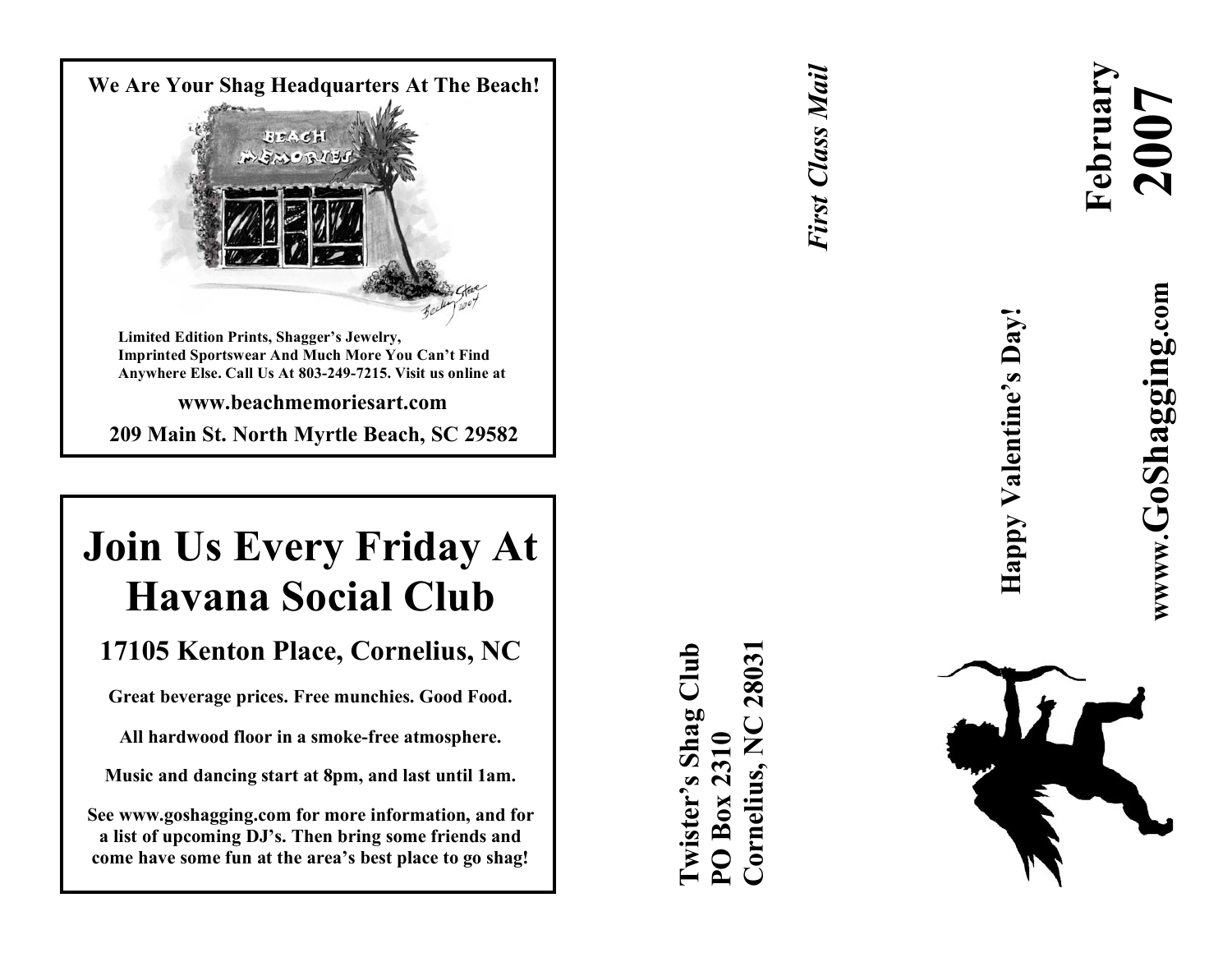# **Twister's Shag Club**

**Web Site: www.GoShagging.com Email: TSC@Goshagging.com 24 Hour Hotline (704) 892-9044**

| PRESIDENT-------------(704-489-6077)------------Roger Lemmond |  |
|---------------------------------------------------------------|--|
|                                                               |  |
|                                                               |  |
|                                                               |  |

# **Committee Chairpeople**

**Cyclone: Mike, Doug & Walter Membership: Jeff Firestone Social: Dean Melton Photography: TBA**

#### **Newsletter, Web Site & Club Correspondence: Mike Rink (704-892-1114 or use club address on cover)**

**Our shag club is known as the "Fun Bunch", and it our goal to have fun, first and foremost. We try to include shag news, and party flyers from other clubs in this newsletter. All info must be received by the 15th of the preceding month to be included. We offer \$20 subscriptions to the TSC News for non-members.**

**Please Note: We do not include flyers and ads from commercial establishments unless they help support our publishing costs by advertising space.**

*You may re-use items in this publication if you credit TSC in your reprint, and you mail us a copy. (Use address on cover.)*

**Note: Statements in this publication are directed to members of our shag club, and should not be taken out of context by others. Opinions expressed by authors may not reflect TSC's!**

# **The President's Message**

Hello Again TSC Members!

It seems like I was just writing a President's letter yesterday for the January newsletter, and here I go again for February! A month has come and gone in a blink of an eye. I guess the old saying "time flies when you're having fun" has a little credibility.

Now for a couple of very important items:

It's renewal time and if you want to continue to belong to one of the best shag clubs around, you need to fill out your renewal form *completely* and turn it in at our February meeting.

Also, it's time to elect new officers for the upcoming year. The nominating committee has put in a lot of time and effort selecting a slate (posted elsewhere in this issue) of possible new officers. If you are thinking about nominating someone else at the meeting, be sure he or she is agreeable and also meets TSC's requirements.

Here are a few other items of interest:

The TSC incentive/reward committee is making progress and we should have a plan finalized by our March meeting.

Once again TSC's dance lessons are going great with a very large turnout. As usual, if you can help, it will be greatly appreciated.

Have you been to Havana yet? Laura and I have been a couple of times and really enjoyed going. It's a great facility and it's always fun to dance and socialize with other TSC members, as well as other shaggers from the area. If you have not been, try to come out on Friday night. I'm sure you'll have a good time.

Don't miss the Superbowl party this weekend, the meeting on Feb  $6<sup>th</sup>$ , and then the Valentine's Day Party on the  $9<sup>th</sup>$ . Each will be fun.

As Porky Pig would say, "That's All Folks"! See you soon.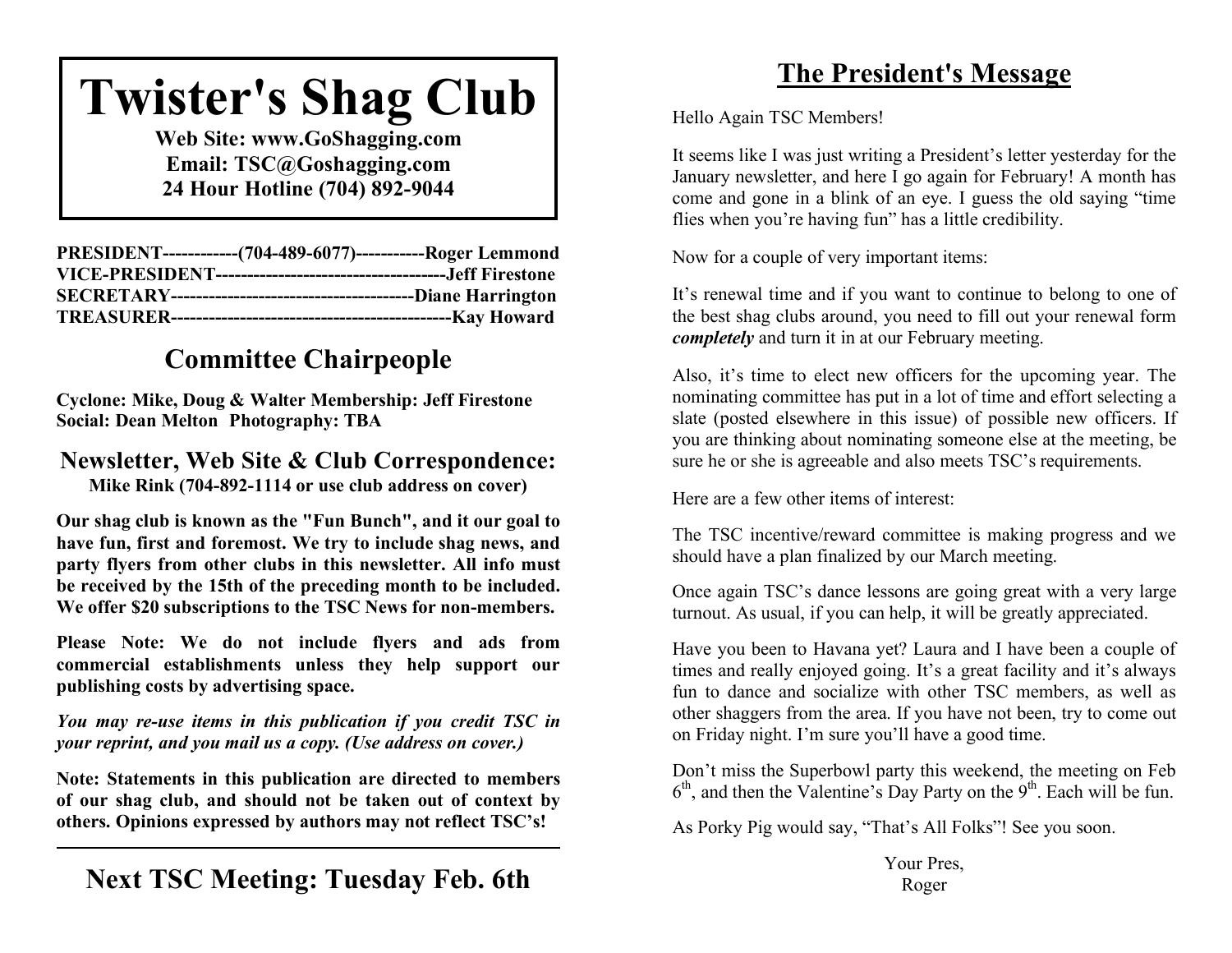# **Don't Miss The Superbowl Party**



These nice remote control, NFL Team Trucks will be part of the prizes given away at the party.



Celia Hunter and Mike Turbeville have offered to host this fun event. They live in Mooresville off Hightway 150. See our "What's Happening In The Shag World" pages in this newsletter for directions.

Munchies and setups will be provided. Celia is even making homemade chili and cornbread for everyone.

Bring your own adult beverages. Bringing a dessert or something to share is optional, but appreciated.

The party starts at 4pm in conjunction with the pre-game activities. The game starts at 6:25. Prizes based on game score bets, etc.

Come have fun, watch the Superbowl, enjoy their game room, etc.

### **Sumbitch**

#### Submitted By Bill Blanton

A filthy rich North Carolina man decided that he wanted to throw a party and invited all of his buddies and neighbors. He also invited Leroy, the only redneck in the neighborhood.

He held the party around the pool in the backyard of his mansion. Leroy was having a good time drinking, dancing, eating shrimp, oysters, and BBQ, and flirting with all the women.

At the height of the party the host said, "I have a 10ft man-eating gator in my pool and I'll give a million dollars to anyone who has the nerve to jump in."

The words were barely out of his mouth when there was a loud splash and everyone turned around and saw Leroy in the pool!

Leroy was fighting the gator and kicking its ass! Leroy was jabbing the gator in the eyes with his thumbs, throwing punches, using head butts and choke holds, and biting the gator on the tail. He was flipping the gator through the air like some kind of judo instructor.

The water was churning and splashing everywhere. Both Leroy and the gator were screaming and raising hell. Finally Leroy strangled the gator and let it float to the top like a dime store goldfish. Leroy then slowly climbed out of the pool. Everybody was just staring at him in disbelief.

Finally the host said, "Well, Leroy, I reckon I owe you a million dollars."

"No, that's okay. I don't want it," said Leroy.

The rich man said, "Man, I have to give you something. You won the bet. How about half a million bucks then?"

"No thanks. I don't want it," answered Leroy.

The host said, "Come on, I insist on giving you something. That was amazing. How about a new Porsche and a Rolex and some stock options?"

Again Leroy said, "No".

Confused, the rich man asked, "Well Leroy, then what do you want?"

Leroy said, "I want the name of the sumbitch who pushed me in the pool".

**Are you getting a weekly email message, and at least one phone message from TSC each month? If not, please let Mike Rink or Walter Smith know immediately. Thanks!**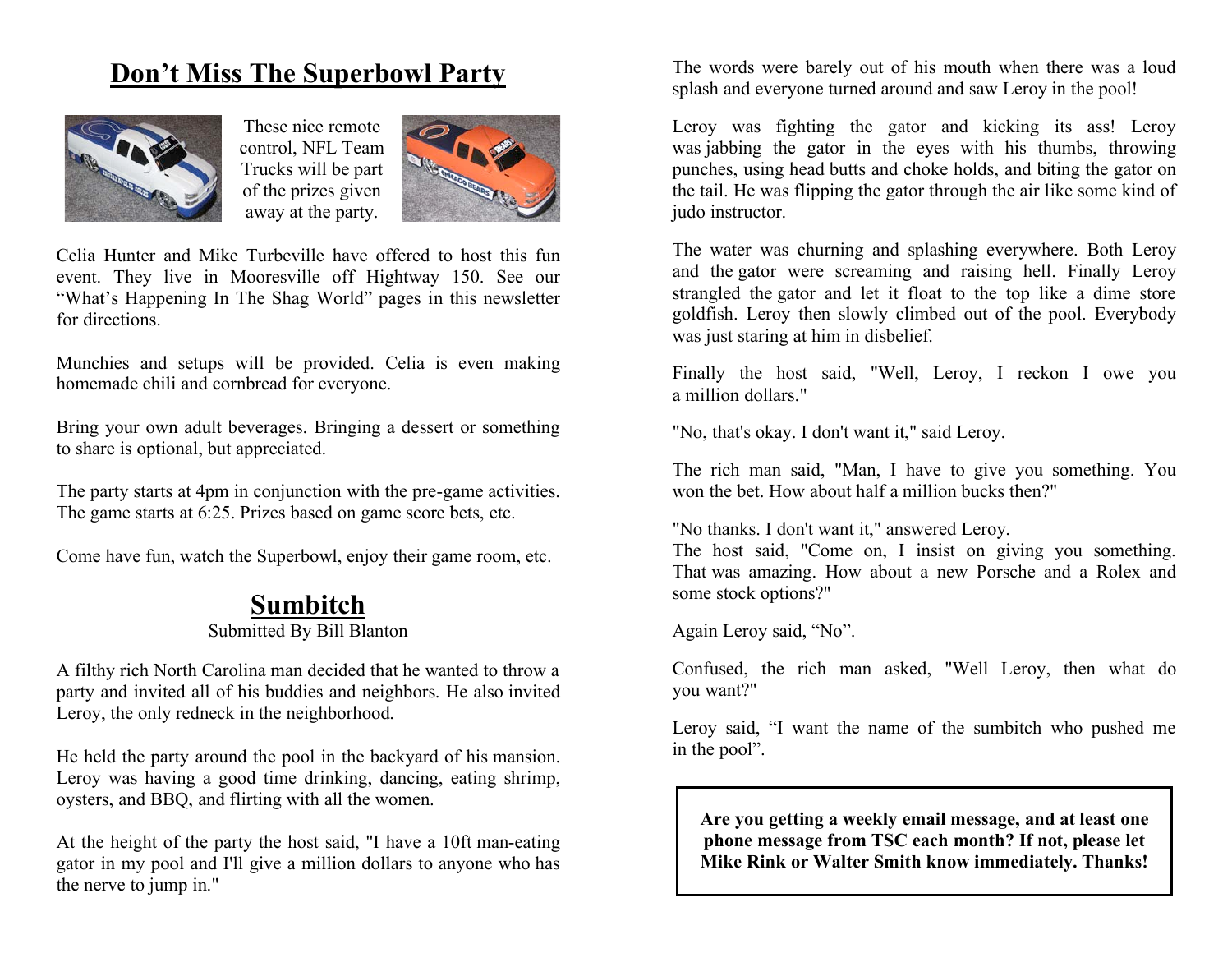

**For more information or a map, visit www.goshagging.com or call 704-892-1114.**

# **2007 Nominating Committee**

The eight-person 2007 Nominating Committee held three long meetings to evaluate and consider all TSC members for Officer positions in 2007, and to propose a slate of willing and capable candidates for the upcoming election.

As most of you know, a member has to have attended six of our twelve yearly meetings to be considered for office. Based on that, only about 55% of our members qualified to serve you next year.

Shag night attendance, Tuesday night lesson support, participation in TSC parties, help with events, history within TSC (including offices held or committees chaired, etc.), length of time as a member, ability to attend ACSC/SOS meetings, various outside abilities,  $\alpha$  expertise were just a *few* of each individual's

efforts  $\epsilon \left( \frac{1}{2} \right)$  and a subset considered during the process. This helped narrow the list of candidates to a smaller set.

Once a group of people were selected for each office, and placed in some type of order by the Committee, Chairperson Greta Moretz began calling potential candidates. For various reasons, a fair number of people could not accept a position at this time in their lives, or felt they were not capable of giving an office the amount of attention in needed and deserved right now. Perhaps some of them will be able to serve in the future. But, again, the number who declined to serve cut the list of candidates even more.

Still, the Committee was able to narrow things down and propose a slate of willing individuals who each have the desire and talent to do a great job leading TSC in the coming year. They are:

> President – Kathy Thompson Vice-President – Frankie Johnson Treasurer – Greta Moretz Secretary – Sharon Abernathy

The election will be held at the February meeting at Fat Boys on the  $6<sup>th</sup>$ . Please plan to be there and help select our 2007 officers.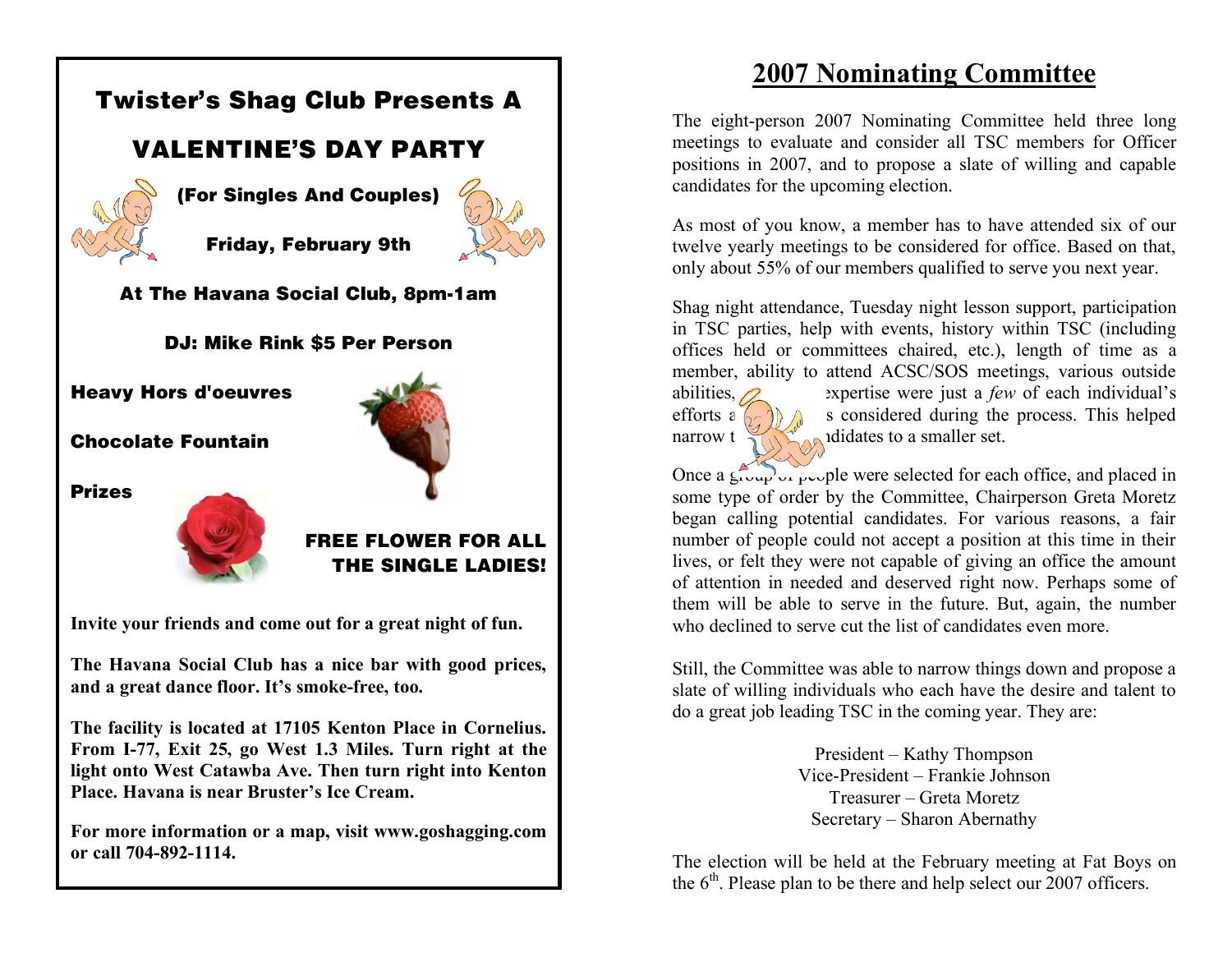### **Our Newsletter And Web Site**

By Mike Rink

A lot of changes are underway and being planned for our newsletter and web site. You probably don't notice any difference in the appearance of your newsletter this month, but the process used to create it was significantly changed. In addition, the TSC News is now available on our web site (www.goshagging.com). Although we will continue to mail you a paper copy of the newsletter, members, guests and web visitors will be able to read our publication online. This might help entice more people to participate in our lessons, and our activities, and to join our club.

Another advantage will be that any flyer or photo that is in color, but appears in our newsletter in "black and white" will be available in its original full-color format in the online version.

On our web site, we're working to make sure the paries listed on our "More Events" page include a link to an actual flyer. *When a club sends us a PDF file of their flyer, it makes that much easier.* That will give you more info, and more details about each event. We also hope to have a process in place, soon, to upload our photos to our web site using a much less time-consuming process. Right now, each individual photo has to be "cropped, resized, and formatted" before being placed into a specially created "photo album". It can take five minutes just preparing a single photo. Multiply that by a set of 20-40 photos, and you can see why we haven't had a lot of photos on our web site in some time.

You haven't given me much input about the web site. What would you like to see included? Is there something we should add, or something we should remove? What web sites do you visit that others might like to see? I can add a link on our site.

There is a Web Site Committee this coming year, and I hope you join it. We need input that helps improve our site, and makes it more useful to our members, and our guests. Finally, if you have a suggestion about our newsletter or web site, or know any software programs that could help with our efforts, please let me know.

### **Havana's Upcoming DJ Schedule**

February 2: Roy Childress February 9: Mike Rink February 16: To Be Announced February 23: Fast Eddie Thompson March 2: Clyde Waller March 9: Wilkie Whaley

## **Get Your 2007 SOS Cards**

The 2007 SOS cards are still available. TSC members (only) can get one from our Club for only \$25. (They will cost \$35 at the beach, or through SOS.) You can also buy one for your non-TSC member friends for \$30.

There are advantages of getting your SOS card (membership) through TSC. First, you get a \$10 discount.

Secondly, you ensure that your contact information, and address are correctly entered into the SOS database, thereby ensuring you get the mailed out versions of the SOS Carefree Times magazine.

Third, you can start getting discounts at beach businesses, and other benefits now!

If you didn't go to Mid-Winter, now is the time to get your 2007 card. You can even do it when you renew your TSC membership.

#### **An Open Invitation** From Pete Riley

I belong to the Charlotte Woodcarving Club. We have a show on February 17-18 at St. Ann's Catholic Church, at 3635 Park Road in Charlotte. It's from 10am-4pm both days. Admission is free.

I hope some of you can make the show and see some beautiful carvings. Check out this web site: www.charlottewoodcarvers.com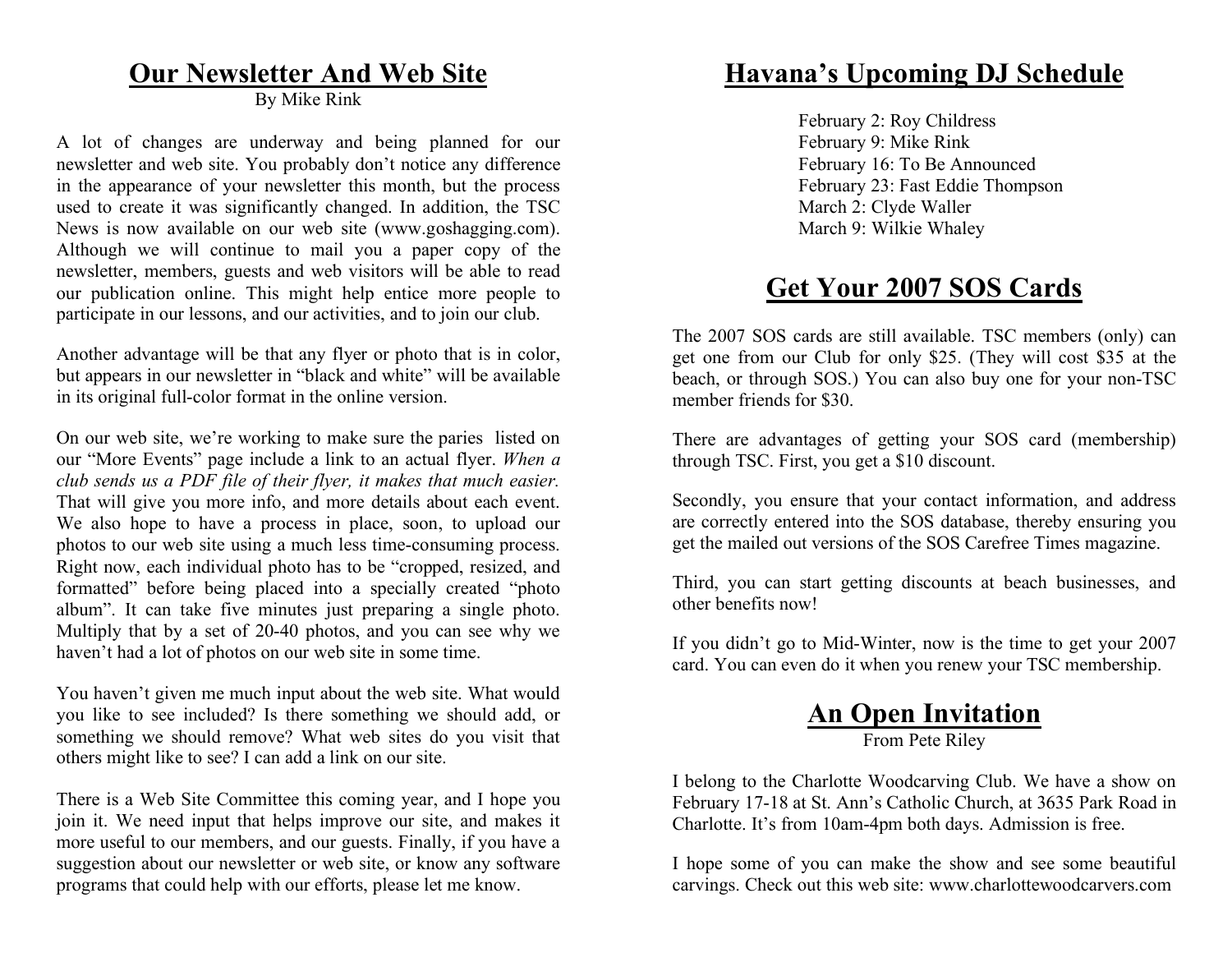# **Shag World And Other News**

- Our sympathy is extended to Jimmy Melton and his family due to the loss of Jimmy's mother.
- Congratulations to Lee Cavin who graduated from the Concord Fire Academy on January 12, 2007. Lee will be working out of the Fire Station #3 off Hwy 601 and Hwy 29, in Concord. He is also a volunteer for the Cornelius Fire Department.

In his "spare" time during the summer months, Lee serves as a member of the Lake Norman Coast Guard and is a part-time EMT at Carowinds.

• Another internet "chain letter" is making the rounds claiming that anyone who allows their vehicle inspection sticker to expire will receive a \$250 fine. Like 99.99% of the virus warnings, requests for help, offers of free stuff if you forward a note to enough people, and other internet chain letters, this one is mostly a fake. In this case, the only bit of truth in this note is that there is a fine, and it is \$250. But the fine only applies if you are *four months late.*

When you forward notes to everyone in your email address book, spammers intercept the notes and "harvest" all of the email addresses that appear at the top of them for use in their next round of spam messages. (Internet mail can be intercepted, and is not secure in any way.)

The fact is that spammers create many of these hoax letters, and put everything they can think of (my friend is a lawyer, I saw it on CNN, wait until you see what pops up on your screen, if you believe in God… etc., etc.) in them to make you think they are true, or to make you want to send them to your friends. If your friends really are your"friends, do them a favor and immediately delete the note. Also, learn how to use ".bcc" instead of "to" when you address a note. It keeps addresses from showing up in your notes. Remember, anyone can claim something is true, but with just a few minutes research you can find out for sure before you add someone to another spam list!

### **Member Spotlight - Jean Cauthen**

By Tim Davis And Ellen Gordan Kidda

*Where were you born? Where did you attend high school?*

I was born and raised in Kannapolis. I attended A.L. Brown High School and Wingate College.

*Tell us something about yourself?*

I've worked in the medical field for 30 years and I am currently working at North-East Orthopedics in Concord as a supervisor.

I have two children, a daughter (22) in college, and a son (18) who's a senior in high school.

*How did you become familiar with shagging and shag music.*

I got involved in shag about 15 years ago and was a member of two other, local shag Clubs. As my kids got older and busier, I just didn't have time for my interests. After finding myself single again after 23 years of marriage, I wanted to get involved in shag again to get out of the house.

*Can you tell us about your interest in Twister's or anything of your involvement and memories as a Twister's Shag Club Member?*

I've thoroughly enjoyed meeting everyone involved with Twister's, and loved getting re-acquainted with shagging. I went to my first SOS last Spring and loved it, and hope to go to the Spring and Fall SOS this year. I also attended and worked my first Cyclone in November. I really loved getting to work with, and to know members I had not met at previous meetings. I'm very proud to be a member of Twister's Shag Club.

#### *Do you have a favorite song or two, and a favorite beach music artist or group?*

I really love all types of beach music, but a few of my favorite are Big John Thompson (Over the Rainbow), Craig Woolard Band, Tim Cashion, and all the old stuff by the Drifters.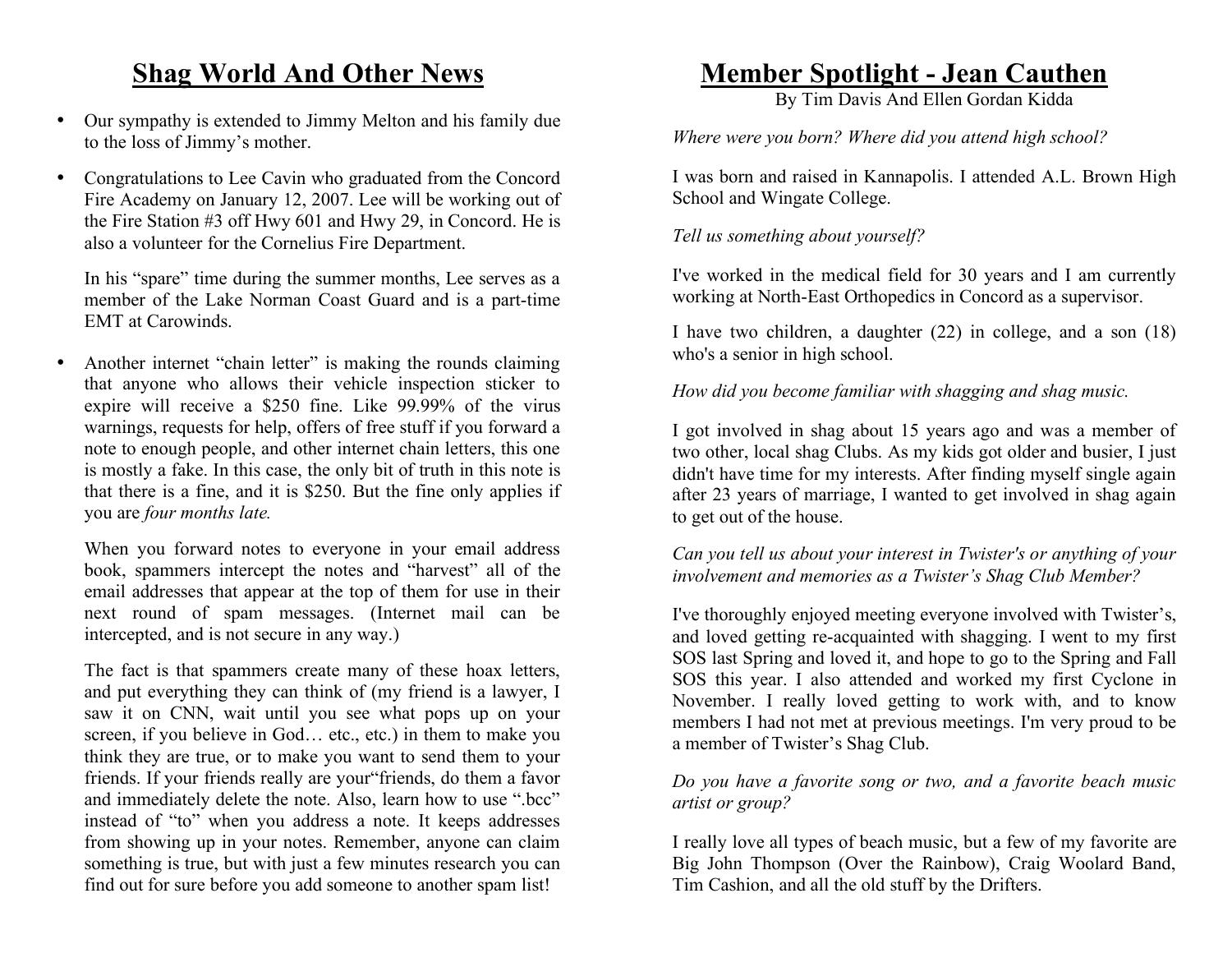I also like Cornelius Brothers, Tams, Chairmen of the Board, and Marvin Gaye (Especially "Come Get to This"). My absolute favorite song is "At Last" by Etta James.

*What else is going on in your life that you can share with us.*

I'm hoping to move to the Huntersville area within the next year or so (unless I can figure out how to move to the beach). I'm looking forward to meeting more new friends and having many years of fun with Twister's Shag club.

# **BLT Dip Recipe**

By Ellen Kidda

No cook needs more than a couple of really good party dips in their repertoire, but here's one you might like to consider.

Guys go for it because it's hearty. The ladies like it because it makes an attractive presentation. Everybody likes it because it's good! It's perfect for a Super Bowl Party

Combine and refrigerate  $5 - 24$  hrs:

 $\frac{1}{2}$  c. mayonnaise  $1\frac{1}{2}$  c. sour cream  $\frac{1}{2}$  t. garlic powder  $\frac{1}{2}$  t. onion powder

Remove 1 hr. before guests arrive. Add:

2 c. chopped baby arugula, stems removed 18 slices bacon, cooled and crumbled 4 tomatoes, diced fine

Serve with bread sticks, melba toasts, or crackers.

The dark green of arugula and chopped red tomato give it a very fresh appeal. Leave some tomato and arugula on top and just partially stirred in for maximum effect.

#### **Mid-Winter At the Beach** Gil Algier

This was my first Mid-Winter and it was almost as much fun as SOS in September. It probably would have been more fun if both Maggie and I had felt better. However, we still had a ball.

The weather was fantastic (Who would believe mid 70's in January?), and the tea party was great, as always. From a newcomer to SOS it's hard to explain to non-shaggers how much fun we have, even on dance floors so crowded you can barely move. I now understand why Chuck pushed "the slot" in Beginner dance lessons.

I hope to get in at least a few days of SOS in April. For those who missed Mid-Winter, plan for next year. You won't be disappointed.

#### **Our New Home** By Sherry Eason

Ross and I just love going dancing at the Havana Social Club on Friday nights. The floor is big and clean. There is also more seating available than we ever had before. The staff is very nice and accommodating and constantly asks for input on making things even better for us.

I truly feel that our business is appreciated. The other patrons who come to Havana come to dance, not just to hang out in a bar. We truly feel at home there, not like they are putting up with us, but that they truly want us there. I hope we keep up this relationship for a very long time. We are going on a vacation and will miss most of February Fridays, but we will be looking forward to coming back home to Havana!

Also, kudos to the New Year's Eve Party committee. We had a great time. The music, food, dancing and companionship could not be beat. The breakfast was a wonderful new tradition. Thanks for a great evening!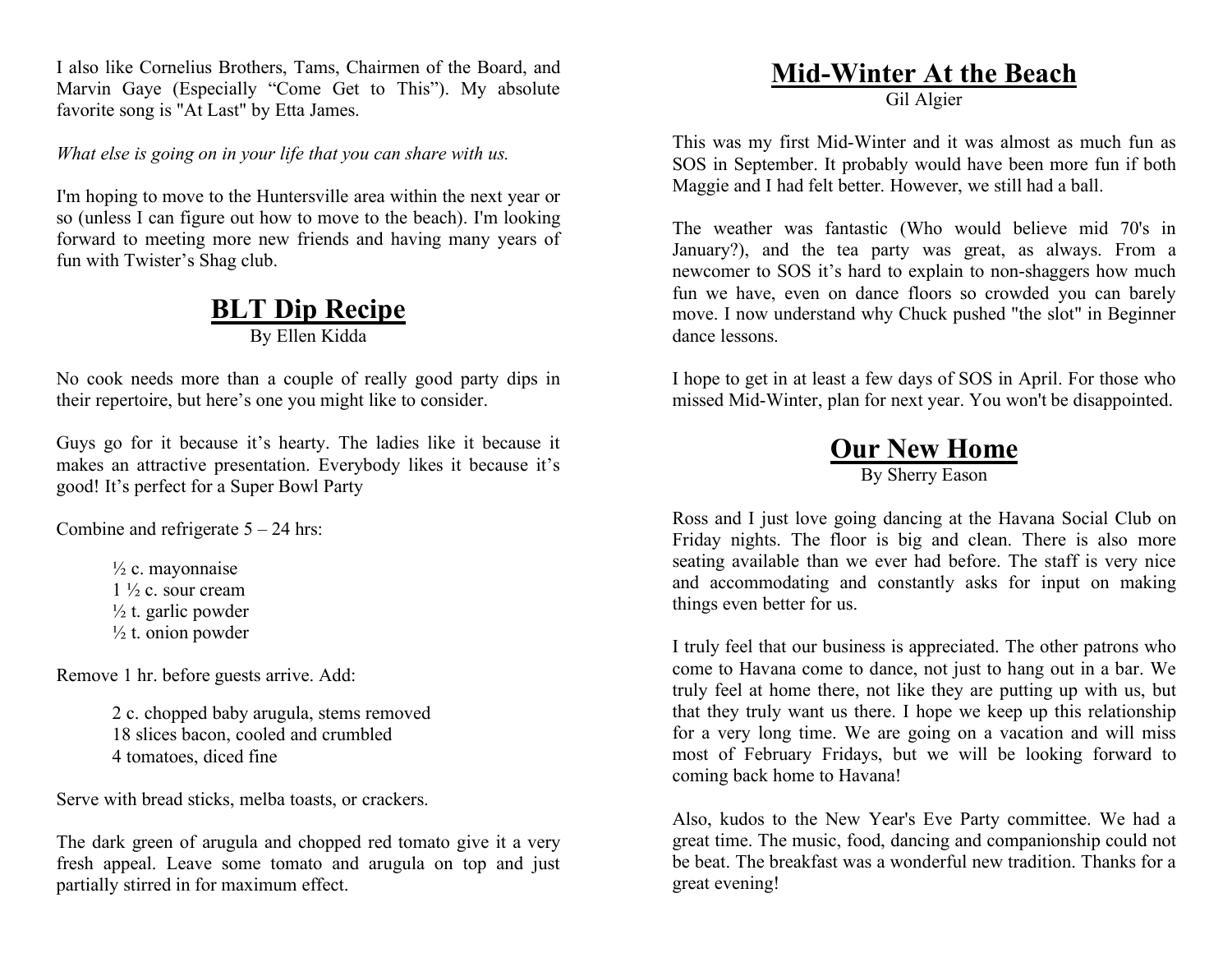# **We Need To Hear From You**

It's a funny thing… there is always someone who has an opinion that they can't wait to share. But give them a chance to express it in an appropriate setting, and even *ask* them to do it, and they won't say anything. Sound nutty? It is, but it happens. The 2007 TSC Membership Renewal Form has two questions that members are *required* to answer. They involve an event (either one we already do, or a new one) that you would like to see TSC host, and a suggestion that might improve TSC. Please use this opportunity to enhance TSC by making sure that you answer these questions. The Officers and club leaders *want* your feedback. They need it to plan the social calendar for 2007, and to keep improving your club.

# **This Month's Birthdays**

| John Grice      | 02/01 Celia Hunter   | 02/21 |
|-----------------|----------------------|-------|
| Al Brandon      | $02/03$ Jane Parsons | 02/21 |
| Frankie Johnson | 02/15 Charles Binder | 02/23 |
| Arthur Killian  | $02/17$ Tim Davis    | 02/26 |
| Beverly Munday  | 02/20 Wanda Paulson  | 02/28 |

# **Next Month's Birthdays**

| Susan Dahl         | 03/03 | Gene Hunter            | 03/08 |
|--------------------|-------|------------------------|-------|
| Mike Turbeville    |       | 03/03 Margaret Hosford | 03/15 |
| Doris Black        | 03/04 | Jim Hill               | 03/18 |
| Richard Harrington | 03/04 | Bill Hale              | 03/25 |
| Doug Honeycutt     |       | 03/04 Joanne Sloop     | 03/26 |
| Dianne Harrington  |       | 03/08 Margaret Hutson  | 03/30 |
|                    |       | Pete Riley             | 03/30 |

# **Items Of Note For This Month**

- The Superbowl party is this coming Sunday, February  $4<sup>th</sup>$
- The TSC monthly business meeting will be Tuesday, February 6<sup>th</sup> at Fat Boys. Dance before and after the meeting.
- Deadline for the March newsletter is Tuesday, February  $20<sup>th</sup>$
- All TSC Memberships expire at the end of this month.

# **What's Happening In The Shag World**

#### **GoShagging.com Has More Items And Details!**

*Note: Party flyers & club mail can be viewed at our monthly meeting.*

Feb 2-3: Beth Mitchell Memorial Shag Invitational in Greensboro http://groups.msn.com/GreaterTriadShagClub/bethmitchellmemori alshagcontest.msnw. 336-299-6859 or mmadrin@hotmail.com.

Feb 2-4: Foothills Winter Boogie hosted by Lake Hickory Shag Club. \$45. DJ's Clyde Waller, Norman Mills, Walter Upchurch and Terry Hopper. Free food, free pours, free Sam & Lisa West workshop. 828-324-6122 or amsigmon@charter.net for more info.

Feb 3: Vinyl Party in Florence, SC for the Shriner's Hospital.

**Feb 4: Superbowl Party hosted by Celia Hunter and Mike Turbeville. See article in this newsletter for details. Party starts at 4pm with the pre-game activities. The game starts at 6:25.**

#### **Address: 305 Riverwood Road, Mooresville**

**From I-77, exit 36, go West about 3.5 miles. Turn left on McCrary Road (Lumber Depot on corner, Big Daddy's across the road) Go to end of McCrary and turn right on Riverwood. The house is about 1/2 mile down on the left. There is a circular drive - park in center (natural area) or next door at 307 Riverwood Road. Call 704-664-2639 for more info.**

Feb 6: TSC Monthly Meeting at Fat Boys. Social and music starts at 7pm. The meeting is at 8pm. Music, dancing and socializing will follow the meeting. This is election month, and TSC officers will be selected. Please plan to be there.

Feb 9-10: Winter Shag Blast in Wrightsville Beach, NC. Hosted by Capital Area Shag Club. \$45. DJ's Randy Sting, Gary Gibson, Bill Himes, Jimmy Pearce, Clyde Waller. There will be food, hospitality room, vendors, shag workshop with Jeff Hargett and Nickki Kontoulas included. www.capitalareashagclub.com, cascsocial@hotmail.com or 919-872-5335 for more info.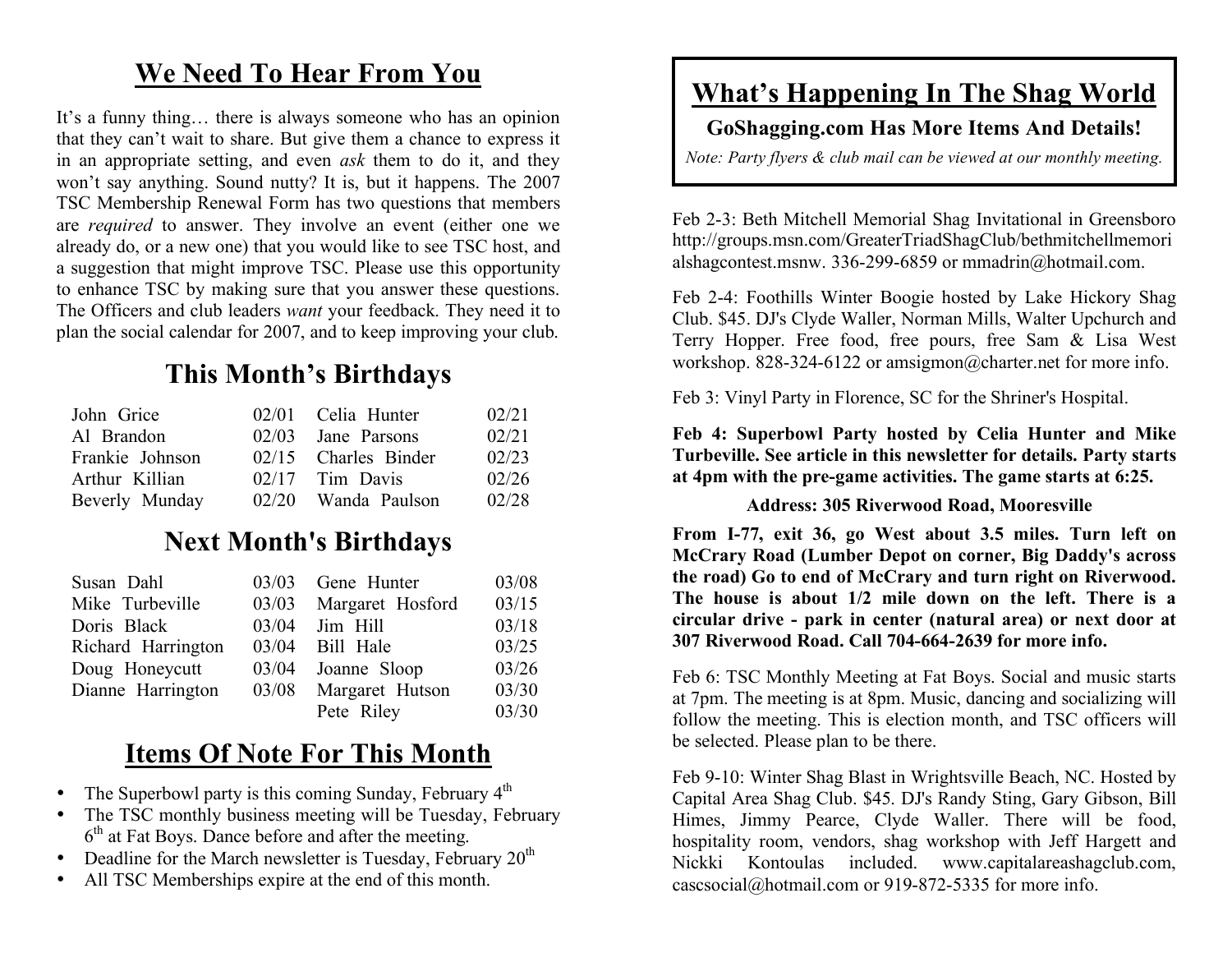# **What's Happening In The Shag World**

**GoShagging.com Has More Items And Details!**

*Note: Party flyers & club mail can be viewed at our monthly meeting.*

**Feb 9: Valentine's Day Dance For Singles AND Couples, at the Havana Social Club in Cornelius. \$5. DJ Mike Rink. Free food, fun, friends and more… all included. Come dance the night away with all of your friends.**

Feb 10: Meals on Wheels benefit hosted by Burlington Shag Club. \$25-\$45. DJ's Judy Collins, David Tuttle and Roy Childress. Featuring the Coastline Band, www.burlingtonshagclub.com, windmill@triad.rr.com, or 336-585-1118 for more info.

Feb 10: Valentine's Party in hosted by Gaston Shaggers. \$6. DJ: Tommy Samole. 704-827-1770 or patsyfuller@carolina.rr.com.

Feb 15-17: Chicken Pickin' by the Sea in North Myrtle Beach, SC. Hosted by Lake Norman Shag Club. \$35. DJ's Jerry Burrage, John Smith,Kyle Beam, Butch Metcalf, Tootie Brown, Gene Hensley and Ed Timberlake. 704-822-6861 or bundyj@bellsouth.net.

Feb 17: Shaggers United hosted by Salisbury Shag Club. \$5. DJ's Gene Briles, Butch Maddox, Ken McGee, Tim Felts, Danny Scott and Curtis Treece. 704-279-2041 or rfrench2@carolina.rr.com.

Feb 17: My Funny Valentine Dance hosted by Lancaster Shag Club. \$5. DJ: Gene Sistare. Raffle basket, 50/50 drawing, appetizers, cash bar. 803-286-5694 or double\_517@yahoo.com.

**Feb 23-24: 2007 ACSC Winter Workshop in Mt. Pleasant, SC. Hosted by Islander Shag Club. Tickets \$60. Day tickets available. DJ's Jim Bowers, Betty Brown, Larry Calhoun, Murl Augustine and Mike Rink. Shag workshop by Ellen Taylor. Early Bird Party Thursday the 22nd at JB Pivots, Visit www.islandersshagclub.com, call 843-762-0850 or send an email to nancystrother@aol.com for more info.**

# **What's Happening In The Shag World**

#### **GoShagging.com Has More Items And Details!**

*Note: Party flyers & club mail can be viewed at our monthly meeting.*

March 10: Mardi Gras Party ("Meet the Area Shag Clubs' Party") in Eden, NC hosted by Steppin Out Shag Club. \$5. DJ: Roy Childress. 336-540-2582 or realdj@triad.rr.com for more info.

March 10: St. Patrick's Day Party hosted Gaston Shaggers. DJ: Wilkie Whaley. 704-827-1770 or patsyfuller@carolina.rr.com.

March 17: St. Patty's Day Party hosted by Lancaster Shag Club. \$5. DJ: TBA. 803-286-5694 or double 517@yahoo.com for more.

March 22 - 23: Boogie in the Burgh hosted by Steel City Boogie. \$70. DJ's Joanne Johnson, Tootie Brown, Craig Jennings, Jack Moore, Sue Kestner. 412-825-5168 or jerry@jkovachgroup.com

**April 14: Annual "I'd Rather Shag than Pay Taxes" Dance hosted by Danville Shag Club. \$10. DJ Mike Rink. Always a successful event. BYOB, but Set-up's and heavy hors' doeuvres provided. 434-548-4095 or jerrick@dancom.com for more info.**

**April 21-29: SOS Spring Safari at North Myrtle Beach.**

**July 18-22: Junior SOS at North Myrtle Beach, SC. For more details, see www.juniorshaggers.com**

**July 27, 28: Turntable Treasures Vinyl Party hosted by Twister's Shag Club. More details to be announced, soon.**

**Sept 7, or 8: Pre-SOS Party hosted by Twister's Shag Club.**

**September 14-23: SOS Fall Migration in North Myrtle Beach.**

**Nov 2-4: Fall Cyclone hosted by Twister's Shag Club. Multiple DJ's, free shag workshops from pro dancers, free munchies, free meals, non-stop free adult beverages and much, much more. Details will be announced first on www.goshagging.com.**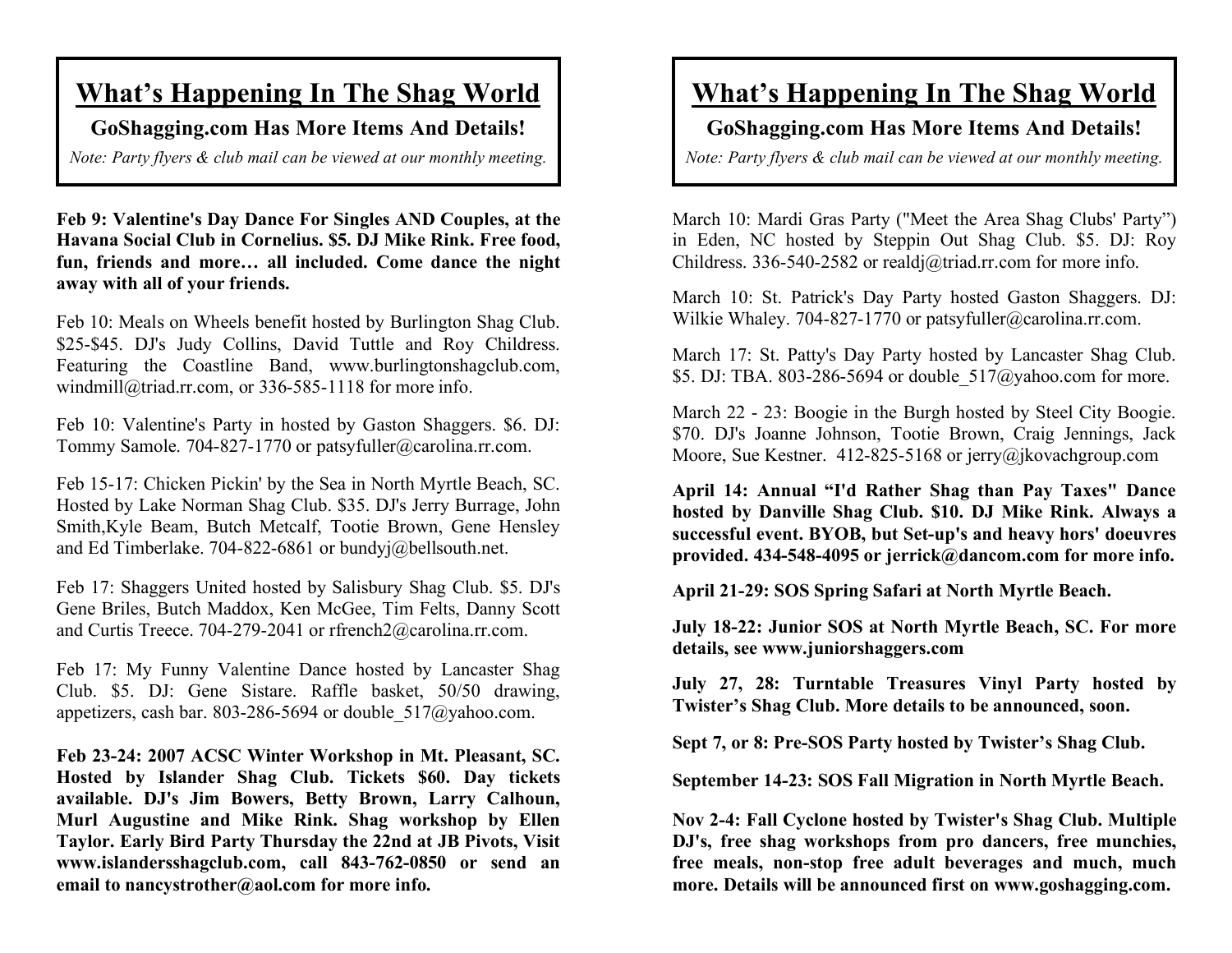## **2007 Membership Renewal Form**

*Note: You Must Fill Out All Sections, And Answer All Questions Or Your Renewal Will NOT Be Processed.*

Name(s)

If your address, phone or email has changed within the last 12 months, please list it here. If not put "n/a" in the blank, below.

List an activity or event (existing or new) that you would like to see our club host or participate in this coming year:

List one thing that might improve or help TSC in some way:

Is this something that you can/will help TSC do?

*Put a check beside two or more committees (per member) that you commit to work on and support during the coming year.*

| <b>His</b> | <b>Hers</b> | <b>Newsletter Committee</b>                |
|------------|-------------|--------------------------------------------|
|            |             | Submit articles and other items.           |
|            |             | Help with member "spotlight" articles.     |
|            |             | Help with $b'$ day wishes $\&$ member ads. |
|            |             | Help with labels, stamps, and mailing.     |

|  | His   Hers   Web Site Committee               |
|--|-----------------------------------------------|
|  | Submit enhancement ideas, web links, or other |
|  | items to be included on our site.             |

|  | His   Hers   Photography Committee      |  |
|--|-----------------------------------------|--|
|  | Take photos and submit them in a timely |  |
|  | manner for web and/or newsletter use.   |  |

|  | His   Hers   Publicity Committee               |
|--|------------------------------------------------|
|  | Create and/or distribute flyers to promote TSC |
|  | or club activities and parties.                |

|  | His   Hers   Dance Lessons Committee     |  |
|--|------------------------------------------|--|
|  | I'll teach lessons, or help in some way. |  |

|  | His   Hers   Membership Committee                                         |
|--|---------------------------------------------------------------------------|
|  | Recruit new members, and help with the new<br>member application process. |
|  | <b>His   Hers   Other Contributions</b>                                   |

|  | List Here: (Be Specific) |
|--|--------------------------|
|  |                          |
|  |                          |

| <b>His</b> | Hers | <b>Social Committee</b>                                  |  |
|------------|------|----------------------------------------------------------|--|
|            |      | Committee members will be assigned two or                |  |
|            |      | three events to help set up, host, and clean up)         |  |
|            |      | You <i>may</i> list a particular event you would like to |  |
|            |      | support (first come, first served), here.                |  |
|            |      |                                                          |  |

Submitting a renewal form in TSC is a commitment to do everything you can to help TSC succeed and prosper in the coming year including working on your committees, and at the Cyclone.

If you can't meet TSC's membership expectations for participation and support of committees you chose, activities, the Cyclone, etc., you may forfeit membership and become a newsletter subscriber.

**Do you want to do this? Yes\_\_\_\_\_\_ No\_\_\_\_\_\_**

If you plan to go to Mid-Winter or the Spring or Fall SOS events, you have to be a SOS member. You can even get a \$10 discount if you renew (or join) through Twister's Shag Club. *You can write one check to TSC for both memberships.*

**How many TSC renewals do you want to get at \$20 each?** 

**How many S.O.S. Memberships do you want at \$25 each?**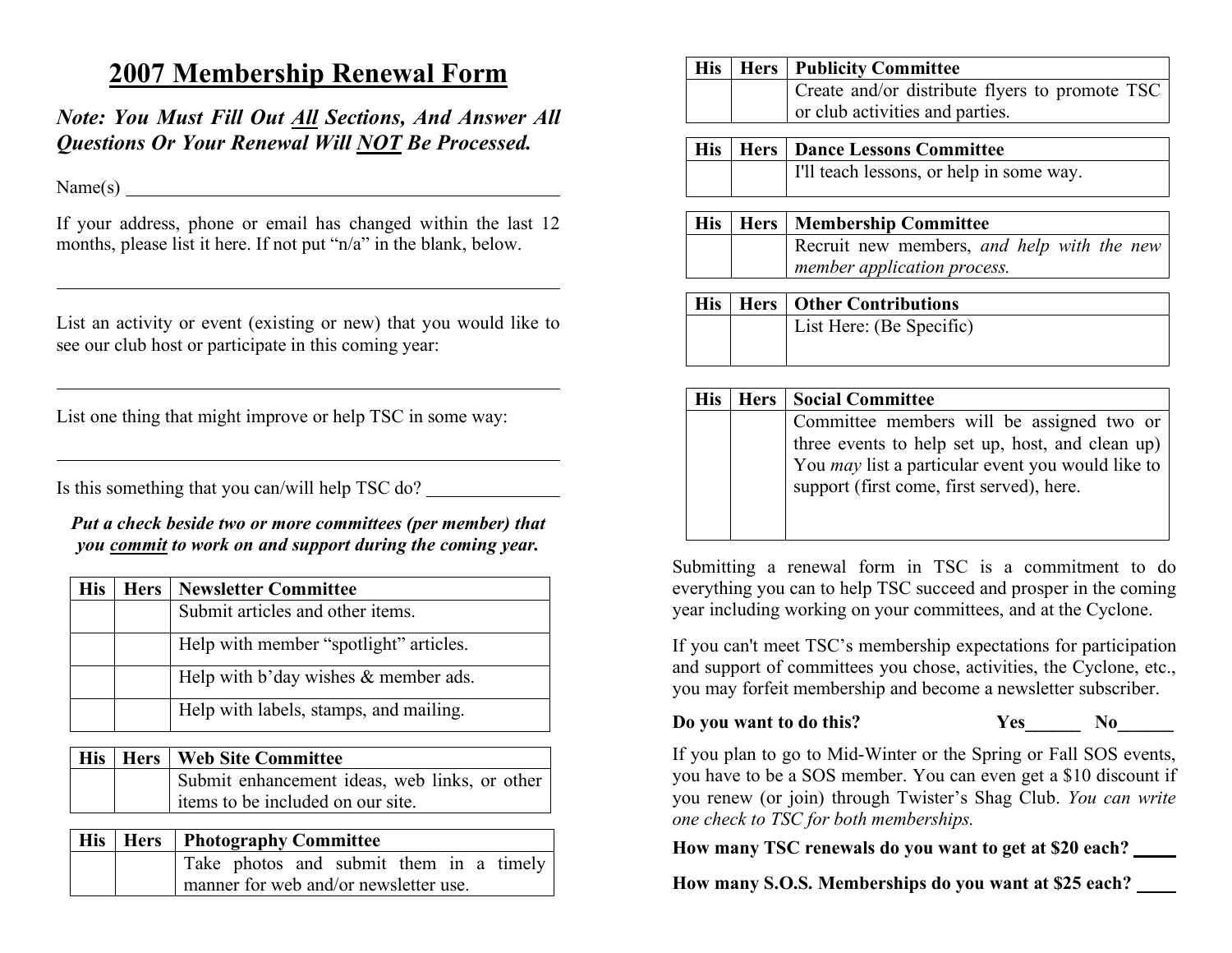### **TSC Member Ads And Special Messages**

**Happy Valentine's Day to all my YaYa's and SoSo's! Love, Dixie**

**Happy Valentine's Day to the love of my life! Love, Iris**

**Happy Birthday Charlie! You make the world a better place! You are a great husband and father. Love, Iris**

> **Happy Valentine's Day Maggie! Gil**

**Happy Valentine's Day, Iris! I love you so much. Charlie**

**Happy Birthday Beverly! Happy Birthday (February 20th) to my loving wife of six years and five months. I've loved every minute of it and I look forward to being together, if God be willing, for an eternity. Love Always, Charles.**

### **Membership Information**

The people listed below have submitted applications to join TSC. They will need to be at our February meeting to be voted on.

| Roger Hammond | Ann Horton | Rick Thompson        |
|---------------|------------|----------------------|
| Rhonda Hill   | Jim Horton | <b>Alfred Waters</b> |

# **New Shag Lesson Schedule**

As you have heard or seen, shag lessons on Tuesday nights have been great. Now, we've come up with a plan to make them better. Beginning in March, we'll have a month of more advanced lessons every third month. That means our Beginner I and Beginner II lessons will last two months (like they do now) and then we will have a month of one-night classes. We're hoping that this doesn't scare off those who just finished Beginner I lessons. In fact, the one-night lessons can help them, too. But the main purpose of the one-night classes is to offer something to more accomplished dancers who are looking to learn more. We expect to have some guest instructors on those nights. So, plan to attend them in March!

# **Ten Reasons to Help with Shag Lessons**

By Frankie Johnson

- 1. You help to keep the music and dance we love alive.
- 2. You meet new people.
- 3. You help our club grow.
- 4. It's a great way to meet single women (or men).
- 5. It's a great way to practice the basic fundamentals.
- 6. You become a better dancer/leader because you are not always dancing with the same partner.
- 7. It's good exercise.
- 8. It's impossible to worry and dance at the same time, so you always have a good time.
- 9. You've got to sign up to help with something in this Club, and it might as well be something fun.
- 10. You get to sample the delicious cakes Vickie Allen bakes for graduation. (Thank you Vickie!)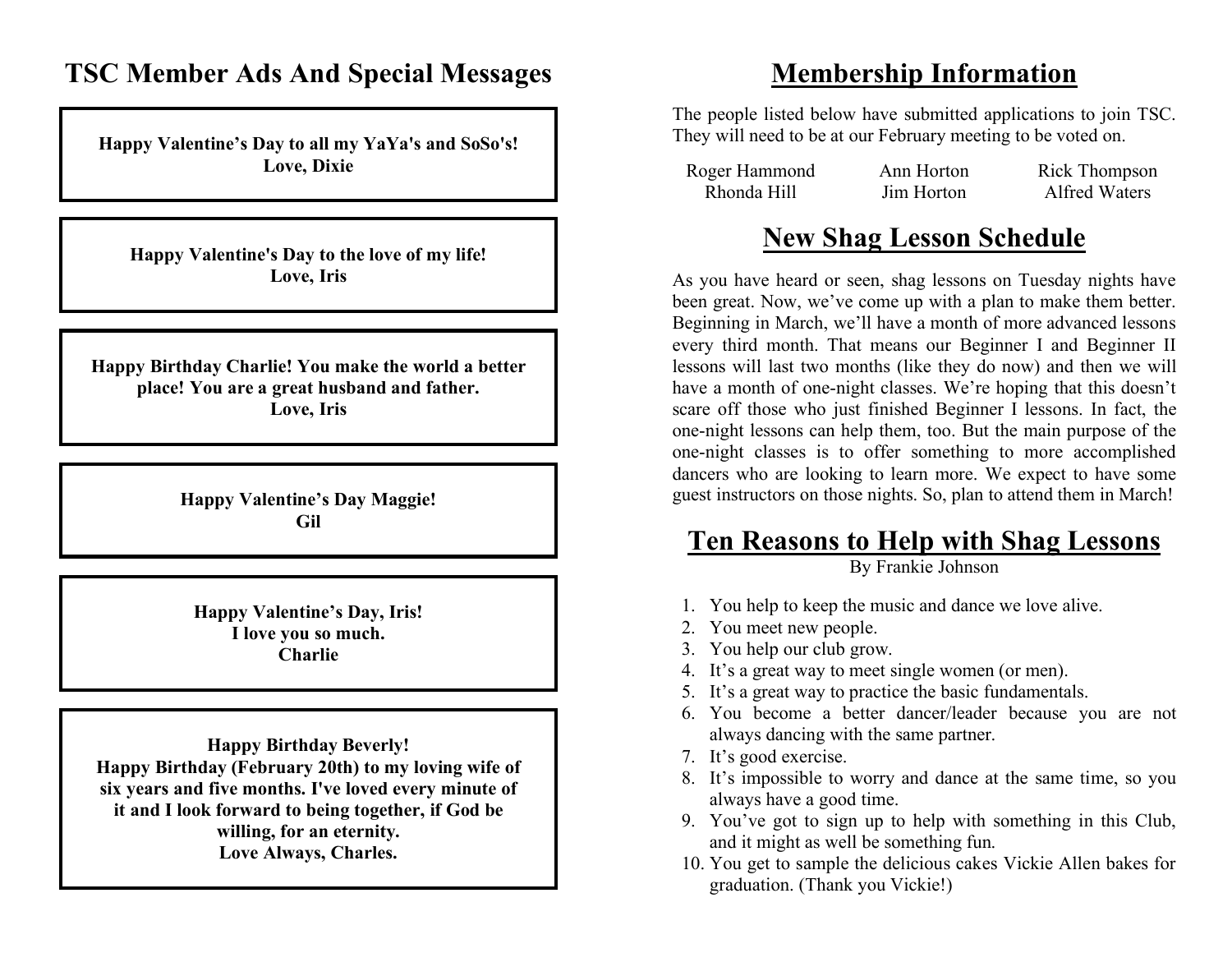## **Queenie's Medical Moments**

By Pam Siege

Here it is… a new year! What was your New Year's resolution? Loose weight? Exercise more? Mine was to stop making New Year's resolutions because I never keep them.

My family is crazy about exercising. Geoff has been exercising since before the age that his father had his first heart attack (52). Ben started exercising because he was the smallest in his class. Now, it's because he's going into the Air Force to teach survival to the ones that are going into active duty.

Cassie is a sports nut! She played softball in college and now teaches Health and PE in Middle school and also coaches. Then there is me! They make me feel left out. So I started exercising with them. Geoff calls me a flea arm! I have even heard the term "mush butt" spoken! Well, nobody is going to call me names and leave me out! So, I'm exercising more and feeling better than I ever did!

It really works! I have a long way to go, but at least I've taken the first step! Now when I don't exercise, I miss it!

Did you know exercise will help you:

- sleep better
- lose weight, gain weight, or maintain your weight, depending on your need
- improve your resistance to fight off disease
- lower your risk for cancer
- lower your risk for heart disease
- lower your risk of diabetes
- help increase your HDL (the good cholesterol)

Exercise will help your brain work better, making you remember more, and improving brain power. It is also a good way to help relieve depression.

Here are some more tips about exercising:

- See your doctor before starting an exercise program, especially if you have a known medical problem.
- Listen to your body. Go slow and add to your exercising only when your body feels ready for new programs.
- Be consistent. You need at least 30 minutes a day for weight loss. You also need at least 30 minutes a day for heart health. Walking a little at a slow pace helps, but not very much. Dancing is a form of exercise, but if you do it only once every week or so, it doesn't help as much!
- Try different types of exercise that fit into your lifestyle, and what is right for your body.
- Use discipline. Sometimes you don't feel like it, like coming in after a hard day at work. But if you stick to it, you will feel better and sleep better. You will start to see results in a few weeks if not sooner.
- Stay hydrated. Drink lots of water. Remember, some sports drinks only add a lot of calories and don't really help in keeping your body fit.
- Pain isn't always gain.

So, here's to your health! And always remember, laughter is the best medicine! A cheerful heart is good medicine! (Proverbs 17:22A New International Version.) So stay happy and healthy!

# **Mid-Winter**

#### By Maggie Hosford

It was my first trip to Mid-Winter and, "Oh what fun". I wasn't feeling all that good, but I had fun anyway. One couple I met put it in the right words. "It's a spring break for adults."

First off, the weather was an unbelievable 75 degrees and sunny in January. The beach was so nice to walk on. It seemed like summer.

While walking through all the clubs, I couldn't believe how many of us older kids were there. Everyone was having such good times. I can't wait to go back in the Spring.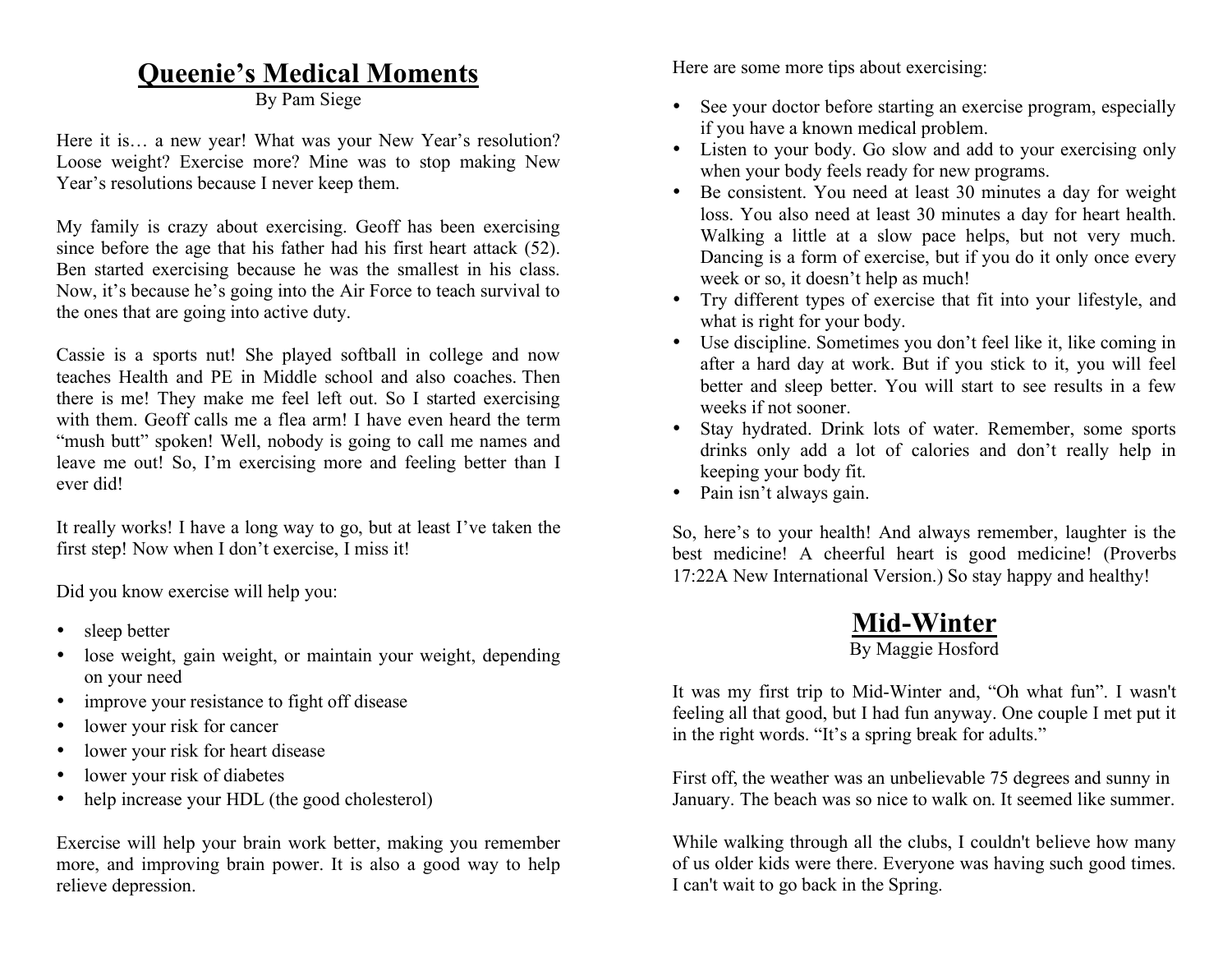### **Mid-Winter 2007**

By Peggy Cavin

The weather could not have been any more beautiful. It was in the 70's a few days. The people could not have been more friendly, the bars could not have been more crowded, TSC members could not have had any more fun, and the DJ's, well... the music was the best. That is how I would describe Mid-Winter 2007.

A big group of Twister's members started showing up early, in the middle of the week, for what was a great Mid-Winter. We gathered in twosomes, foursomes, and as a club… talking, shagging, and just having fun in general. It doesn't matter how many TSC members are there, "The Fun Bunch" is always having a good time. We project fun wherever we go!

I do not believe that we got in any night before 3 a.m. We cannot go to the beach without closing down a few bars and sharing the late night/early morning breakfast with our favorite waitress; Dottie. Bob Rea won't let us! At breakfast, there's more talk and laughter before we go back to the condo and get a few hours of sleep so we can start all over again the next day.

We had a great Long Island Iced Tea party at the O.D. Café. There were over 50 TSC members and 25 guests who participated. We all enjoyed the music of Wilkie Waley, and Farrell Watts, and the O.D. Café served food that was outstanding.

We want to thank Chris, Patty, Paul and the whole staff for taking care of us, and for all their hard work preparing the sandwiches, wings, desserts etc. Thanks for hosting us in your great place.

Some of us stayed over until Monday and enjoyed the Sunday evening party at the Café. Many shaggers had Monday off as a holiday, and they joined us for a great time.

If you missed this Mid-Winter, you missed one of the best in a long, long time!

### **Member Spotlight**

By Tim Davis And Ellen Kidda

Mike Rink was the lucky TSC Treasure Chest winner last month and, therefore, was chosen for this month's member spotlight.

*Where were you born?*

Salisbury, NC

*Where did you attend school?*

North Mecklenburg, in Huntersville, and Wingate College.

*Tell us something about growing up?*

I was fortunate to travel a fair amount, and do a lot of different things during my childhood. I got to see and do a lot of things. I loved playing sports, but had pretty severe asthma until I was in college that limited my participation during cold weather.

My parents bought a place at Lake James before I was born, so I grew up playing on the lake every summer. We lived in a few different places in NC when I was younger, but settled at Lake Norman (just off what is now exit 28) in 1971. This area has really changed in the 35+ years I have lived here!

*How did you become familiar with shagging and shag music.*

I've always liked music that is used for shagging, and when some friends said they were going to take shag lessons in Charlotte, I figured it might be something fun to try. Trust me, even though I loved music, I wasn't a dancer at all before that time. Thank goodness for a lounge that had "margarita night" on the same evening as shag lessons. Some private lessons that I took a year or so later from some competitive dancers really helped, too.

*Do you have a favorite song or two, and a favorite beach music artist or group?*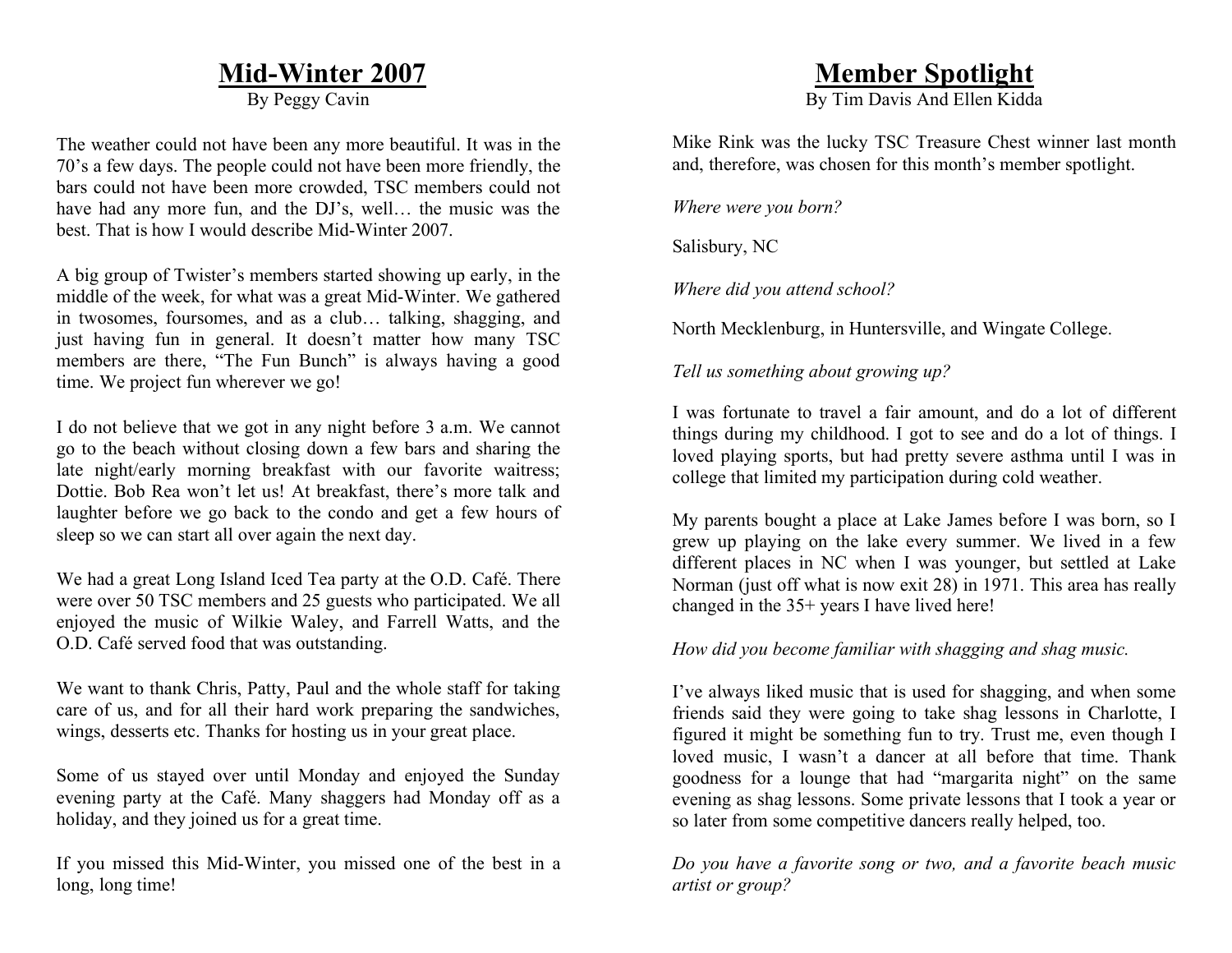I'm a big Joe Turner fan. Artists like B.B. King, Clyde McPhatter, and others as well as some of the old groups like the Spiders and The Five Royales are my favorites. I've also enjoyed some of the "rockabilly" stuff put out by artists like Shakin' Stevens. There are songs that fall into all different types of "shag music" that I like. But in general, I like upbeat R&B or blues songs that make you want to get out of your seat and move.

#### *Can you tell us about your interest in Twister's or anything of your involvement and memories as a Twister's Shag Club Member?*

That's a long story that could fill a whole newsletter. But briefly, in 1990 an acquaintance's boyfriend became manager of the newly built Twister's Bar at exit 28 (now the Double Door). He asked me to contact the shaggers I knew and tell them about his facility. Most were thrilled to hear that there was finally going to be a nice place in the Lake Norman area to go shagging. A very well-known female shagger from Cornelius suggested forming a shag club that would call the new lounge its home. A lot of area shaggers went to a meeting there, and Twister's Shag Club was formed. I went to that meeting with no intention of even accepting a position on a committee (much less being as an officer) if I was asked. But, as it turned out, I was elected President (at age 32).

I'm proud to be one of the few remaining charter members, 16 years later, and happy to have met so many other good friends and talented people that have been part of TSC. There is no other group of people, and no other club I would rather be associated with.

#### *Tell us about your other interest, your work, your family, etc.?*

I really like music. I can't play an instrument, but I can "spin" it. I joined the DJ Association way back in the first year it was formed. I've had an interest in computers since the early 80's. I like to play most all sports. Scuba diving, boating and water skiing have been passions most of my life. I also like firearms and target shooting. I am one of the world's biggest Oakland Raider fans. I'm pretty "lucky" and I love to gamble. I am confident that I will win one of the lottery drawings some day!

I spent 20 years doing some very technical work at a Nuclear Power Plant dealing with Federal regulations, procedures, work practices, personnel performance, quality assurance, etc. I had to look at a multitude of issues and possibilities, and make a lot of decisions based on all of the facts… not what people said or thought. I also had to write technical papers and present them to all levels of management as well as State and Federal regulators. Those reports required me to detail situations and explain why the conclusions I reached were absolutely correct… beyond any doubt. To this day, I can usually size up any situation I encounter (personal or otherwise) correctly in a short amount of time.

My grandmother and mom live on the lake, and I have one younger brother who lives in Charlotte. All of my "children" have been shelties. I've had five of them, and each one was very special.

#### *What else has happened in your life you can share with us.*

For a variety of reasons, I feel like I "grew up" faster than a lot of people I knew. Then, my dad died when I was just 27, right before I started shagging. I'm sure he would never have guessed I would be so involved in music and dancing (21 years later).

#### *Share with us a memory you've not yet mentioned in this article.*

I have always thought that you should "earn your keep" in an organization if you are going to be part of it.

I have made and helped make signification contributions to TSC, to the Association of Carolina Shag Clubs, and to SOS that most people will never know about. But, that's fine with me. I've never really cared about getting "recognition" for doing stuff.

Still, early on in the history of Twister's Shag Club I was presented a jacket with the club logo on it for my efforts.

Any time your peers do something for you like that, it means a lot. By the way, the person who lead that effort is one of my best friends. I never would have met him if it were not for shagging.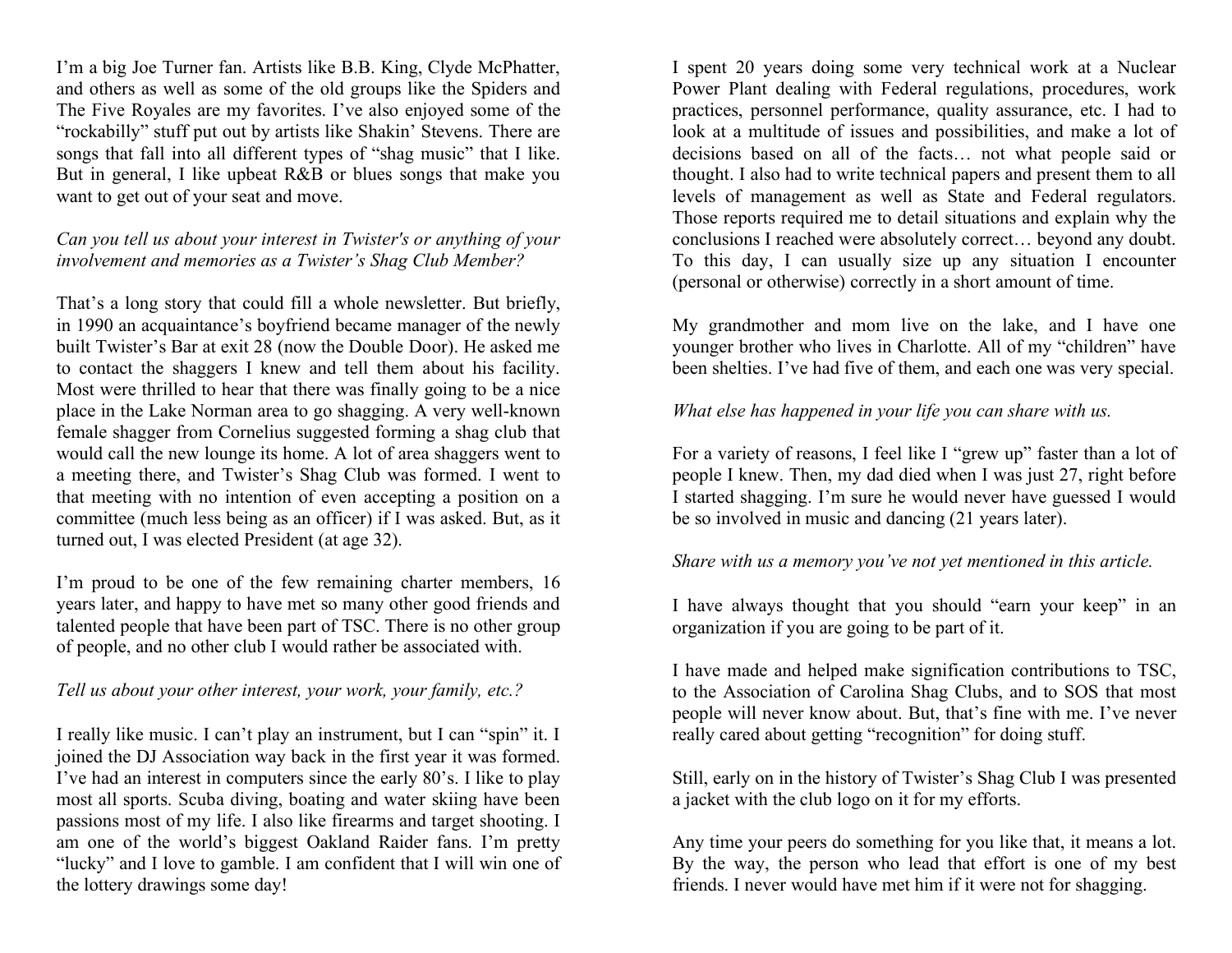## **Havana Social Club**

By David Kelly

We have a new "home"! It is called Havana Social Club. It is located off I-77 at exit 25. If you haven't visited Havana yet, you don't know what you are missing! It has a beautiful, large dance floor and a great atmosphere. Havana is also smoke-free.

Recently, I was talking with Sherry Eason. She summed it up wonderfully. "Havana is a place to dance with a bar, where as most places are bars with a dance floor." This isn't meant as an insult to other facilities, it's just a way of putting things into perspective.

The Board Members should be commended on locating our new home. Now it is up to TSC membership to support it. So tell your friends and family about the Havana Social Club and show your support, not only for Havana but for TSC. As Pat Bouknight told me when I interviewed her for the Member's Spotlight Article, "You get out of the club, what you are willing to put into it".

#### **What is the most important "second opinion"? Health? Retirement? Asset protection? Long term care?**

#### **Dorance D Greer III**

**Financial Advisor - Greater Carolina Group 9115 Harris Corners Pkwy, Ste. 250 (Exit 18 & I-77) Charlotte, NC 28269 (704) 688-0615 Office, (704) 372-7576 Fax, (704) 252-2685 Cell**

http://www.greatercarolinagroup.com/assoc/dorancegreer.html

**Professional Specialties Include: Estate Planning, IRA, 401k, 403b, SEP rollover, LTC, Financial Planning\*, Debt Consolidation, Life and Disability Insurance, Long Term Care and Medicare Supplement, Indemnity/Critical Illness, Group & Individual Health, Life, Accident and Health, Medicare Supplement and LTC licenses as well as NASD Series 7 and 66 registrations and as an Investment Advisor Representative.**

\*Securities & Investment Advisory services offered through Securian Financial Services, Inc., Securities Dealer, Member NASD/SIPC Greater Carolina Group is independently owned /operated. TR# 1141-2006-20361. 12/19/2006

**We do first opinions as well!**

### **New Year's Resolution**

By Dianne Harrington

*Editor's Note: The article was mistakenly left out of a recent issue. We're very sorry, Diane!*

This is a great time to tell all my shag club friends how much I wish them the very best holiday! Merry Christmas to you all and happy new year, too! I would like to say how much you all mean to me. Everyone in the shag world brings such joy to my life. I can't imagine life without their spirit, their fun and happy personalities. How talented they are!

Man, if I could dance as well as some of my friends I wouldn't have to make a new year's resolution. But since I don't even feel close to being able to dance as well. I plan to make that my  $#1$ resolution. I know that some people, like Ellen Taylor, would say it doesn't matter if you dance like a professional. The real joy is to feel the music and just go with it.

I feel like it would be that much better if I'd get a little serious and learn just enough to feel like I can dance with anyone other than my husband… and still be relaxed and confident in my knowledge of the dance! Does anyone else feel this way? If so, I'd love to hear your story in the next newsletter.

What are we going to do about tearing up the dance floor for 2007?

I plan to start by taking dance lessons again. Even though I have been shagging for some time, my husband and I are in a rut. We do the same few steps and blah, blah… boring! It's time to step out of the box (but not off the diving board… get it? We'll stay in our own slot, I promise!) I just hope that my job, family and housework allow me that time to really make that resolution come to fruition! I'm really going to try.

Well let's hear from you in the next newsletter. Write an article on how to make this happen. I know we will be happier at the next SOS if we can really dance more smoothly. Right?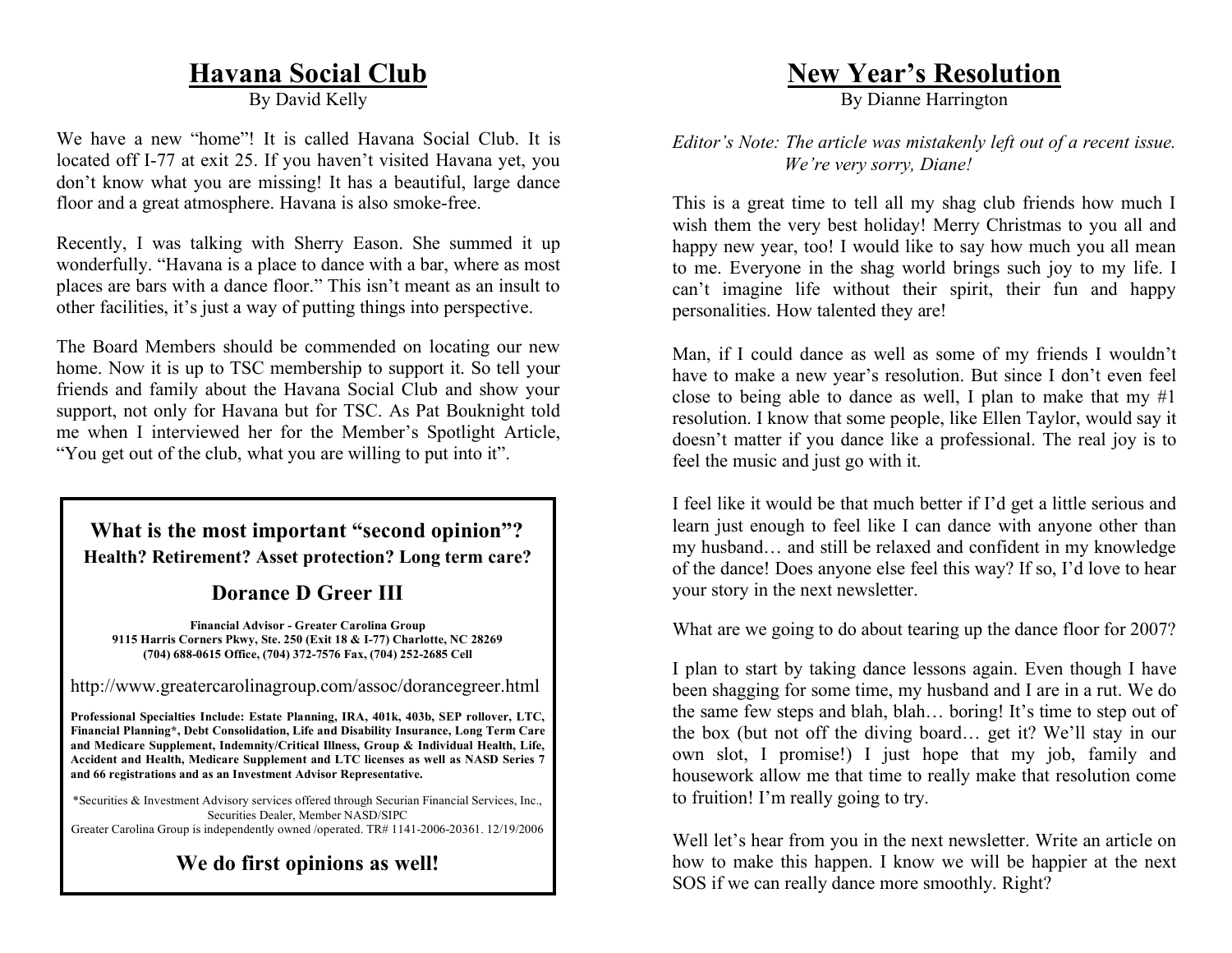# **A Hot Problem**

Dean Hajnos

Back during the hottest part of the summer, I helped a friend move. One of the items buried deep in his closet was an almost brand new full-body wetsuit. Since he had gained forty pounds since he bought it, and he knew that I scuba dive, he gave it to me for helping him. When I got home, it was time to try it on. Even in the air conditioning it was getting warmer as I pulled it up to my waist and put on the sleeves. When it was pulled over my shoulders and zipped up I was really overheating. But it fit perfectly.

Now, to get it off. But when I pulled it over one shoulder and tried to pull it over the other shoulder, the first shoulder popped back on. After several failed attempts, it was apparent that wouldn't work. The heat was building.

The next brilliant thought was the refrigerator door handle. But the suit wouldn't stay hooked when I tried to pull it over both shoulders. The next failed attempt was a door handle. The heat continued to build.

I called my neighbor, Dorance, and luckily he was home. But then I had to leave the relative comfort of A/C and venture into the 95 degree heat to get to his house. Part way across the yard I saw my grandmother calling me to "the white light". But I ignored the light and concentrated on Dorance's door. I was somehow able to make it and find the energy to knock. He answered and pulled the wetsuit over my shoulders. Soon I was enjoying the refreshing cool of 95 degrees.

With another catastrophe averted, it was on to find another way to get into trouble. Stay tuned!

# **We Have Shag Club Throws For Sale**

**Nothing could be better than a nice, throw blanket with the TSC logo on it. See Frances to get yours for only \$25.**

#### **Tea-rrific** By Charlie Binder

Tea-rrific is the best way to describe the "tea party" that Twister's had over Mid Winter at the OD lounge.

The great weather, sunny with January temperatures in the 70's helped to contribute to the overall success of the entire Mid-Winter, but the Tea Party was definitely the highlight of the Mid-Winter festivities.

Wilkey Whaley started the party off by cranking out the tunes while dozens of Twister's danced their feet off on the great wooden dance floor. He was followed by DJ Farrel Watts who kept the party going late to in the evening.

The food was outstanding. A good variety of tasty meatballs, fantastic sandwiches and loads of chicken wings were complimented with a variety of fresh crudities. Jeff and Rochelle Firestone did a great job of getting everybody a tall glass of the special "tea" and Bob Rea made sure that every glass of tea was always full throughout the evening.

This was the best way to enjoy good friends, the music, the dance, terrific food and of course some "tea."

### **A Great Mid-Winter Celebration**

By Janice Musgrove

Hi Twister Club members. We had a great group of club members down at the clubs at North Myrtle Beach for Mid-Winter this year. We could not have asked for better weather, and the time with friends was wonderful. Twister's Shag club kept the OD Café full on both Friday night when Mike did the DJ honors, and on Saturday night during our Tea Party. We were dancing until late into the night.

We loved having time with each of you and hope to get up to Cornelius for a Club meeting, soon.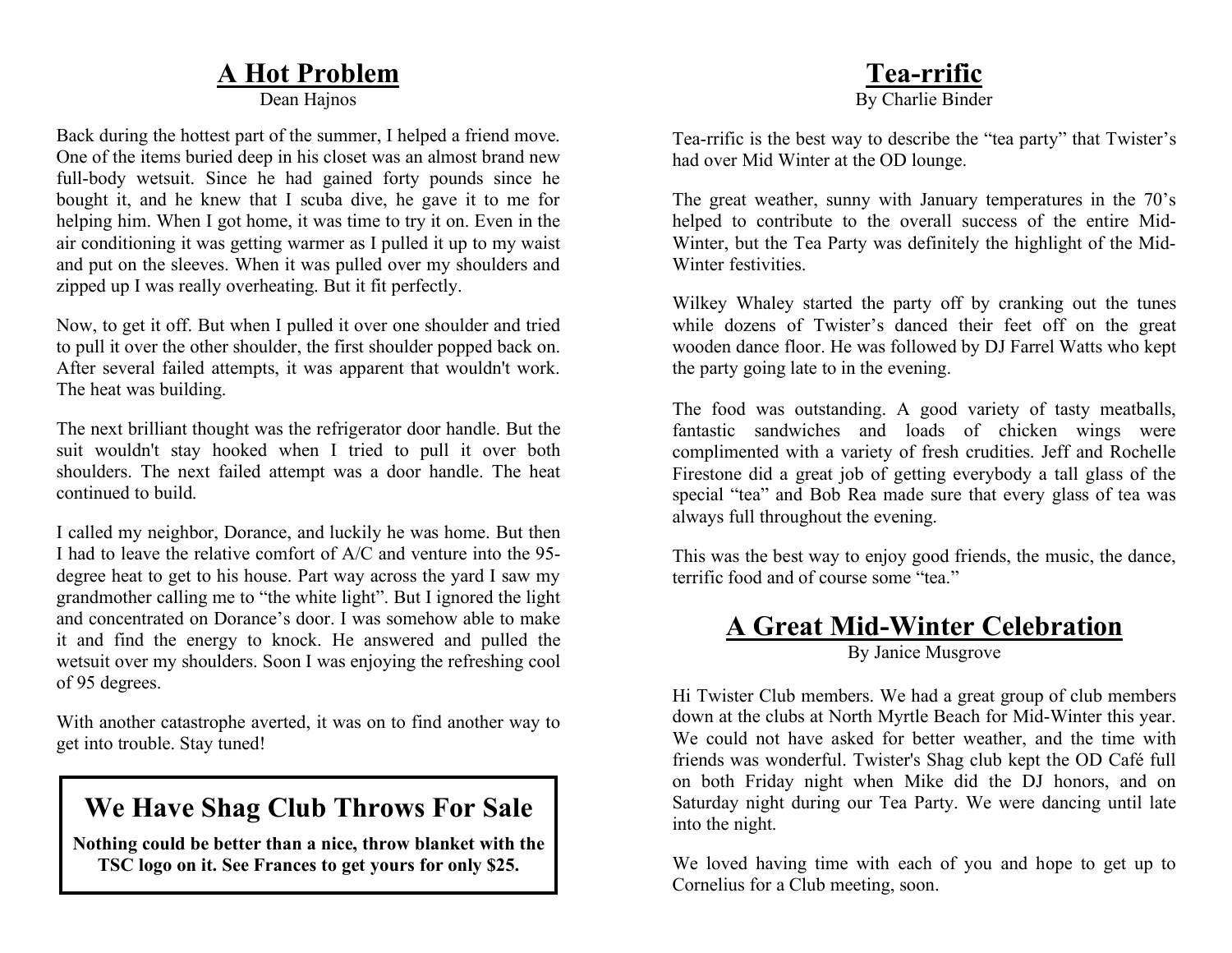### **Mid-Winter And The Tea Party**

By Rees Brody

Nancy and I attended our first Mid-Winter, and arrived in time for the Coastline Band at Fat Harold's on Friday. Jim Quick of Coastline is an experience. We've seen him before, and he is quite an entertainer. I think he stopped taking shots of Tequilla at a count of 16.

I was having trouble getting the calendar of events, but ran into Wilma Laws and Laura Lemmond on Friday night and found out the time and location of the Twister's Tea Party. We got to the Tea Party pretty much on time. (Last Fall we arrived late for some reason and missed the Tea Party.) Our plans were to spend a couple of hours at the Tea Party, and then go out for dinner.

Well, problems developed. Every time our cups became half empty, either Jeff Firestone or Bob Rea would come by with a pitcher and refill the cup. I knew I would feel guilty throwing away a half-full cup, so I figured I'd drink a little faster to empty the cup before they came around again. It didn't work. As I sped up, so did Bob and Jeff. I couldn't beat the clock.

After about 3 hours, I knew I had a problem… dinner that night was not going to happen. Fortunately, there was the hors d'oeuvres table that solved the immediate, dinner problem.

At some point late in the evening, TSC stopped serving the tea, and I finally emptied my cup. We stayed till after midnight, but could not last for the pancake house run later that evening (morning?).

The weather was gorgeous the entire weekend. Who would think shorts and t-shirts on the beach in January? We had a blast; food, music, and social were great.

Sunday we were at Fat Harold's for the Shakers. It was another great show.

O.D. was a ghost town on Monday; no lines anyway. Tuesday, we had to leave, exhausted, but making plans for the next return trip.

### **Now The Shoe Is On The Other Foot**

By Walter Smith

Many of you who have known Frances and me for a few years are familiar with the story of how it is that we came to be members of Twister's Shag Club. Since a lot of our members are relatively new, I'll briefly rehash that story.

First of all, you have to understand that I had never danced a day in my life. In fact, I kind of had the opinion that dancing was … well let's be generous, less than masculine. This opinion was instilled in me by my father (he was well intentioned). Additionally, I faced some serious challenges. Let's see, white, overweight, two left feet and no rhythm. Does that sound about right? Yep. Oh yea, I forgot to mention … I didn't *want* to do it!

Now given those challenges, what could have possibly enticed me to this new avocation? I'm sure you've already guessed it. Pressure from my spouse. Frances was all gung ho about learning the shag. In fact, about 15 years ago we took lessons from a civic group on Hilton Head. That lasted about a month before I just gave up.

OK, second time around … It's mid 1998. I've found this new sport that I've really taken an interest in. It was called Cowboy Action Shooting. Now I'm all gung ho about this "game" and start to pick it up in a big way. By this time, I'm starting to travel about every weekend and I've always got someplace to go. As you might imagine, this isn't doing anything for Frances, who is stuck at home doing whatever it is that women do when their husbands are away on the weekends (anybody a golf widow???).

About this time, I inquire of my spouse "What can I do to make up for all of the time that I'm away playing cowboy?" She promptly tells me that she'd sure like it if we could take shag lessons. That way we would have an activity that we could do *together!* OK, I remember the last time we tried this "shag" thing. I placated her by attempting to take the lessons. We (not "me" mind you) decided that I have two left feet and no rhythm and I was out of that game in no time.